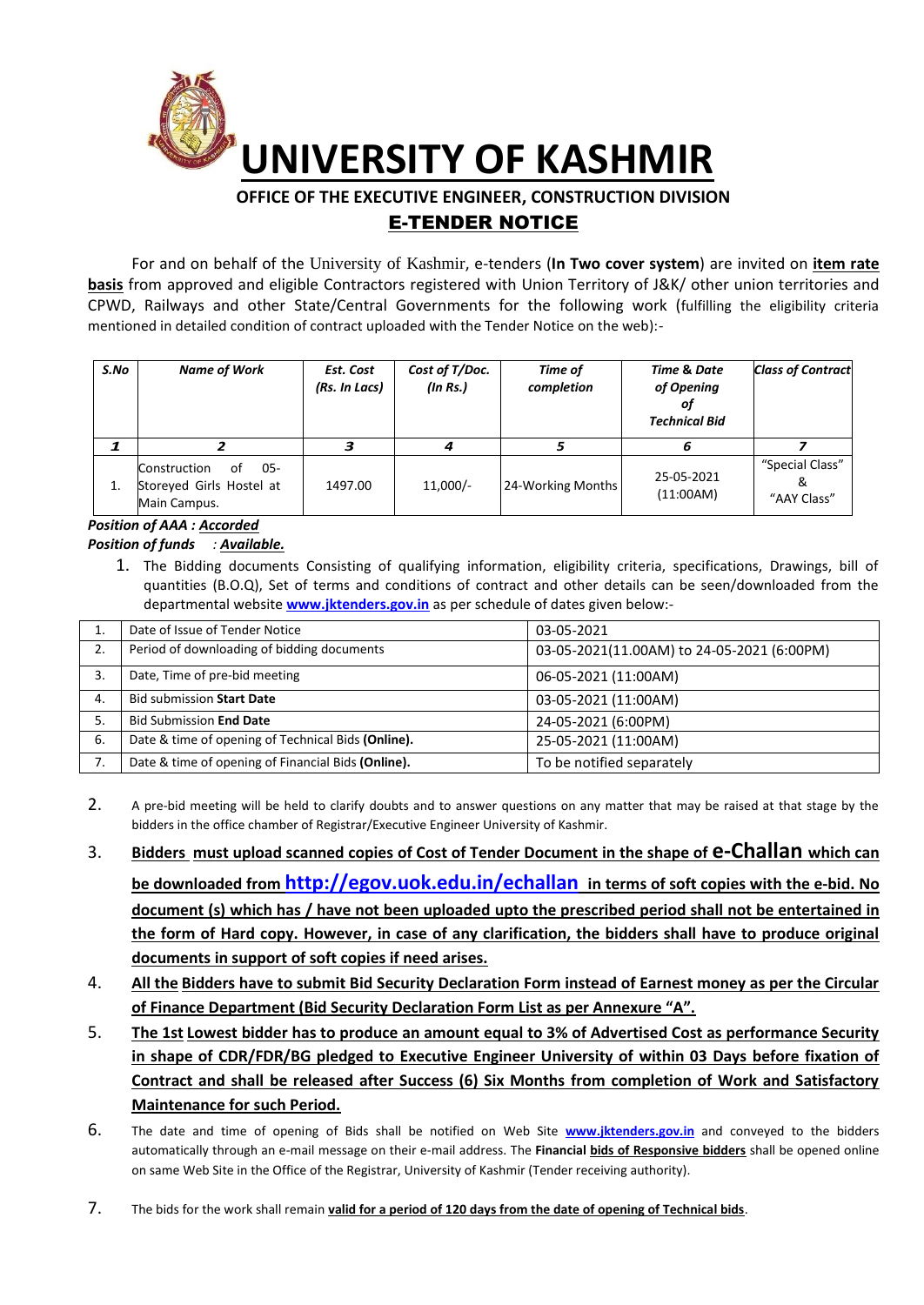- 8. The earnest money shall be forfeited, If:
	- *a. Any bidder/ tenderer withdraws his bid/ tender during the period of bid validity or makes any modifications in the terms and conditions of the bid.*
	- *b. Failure of Successful bidder to furnish the required performance security within the specified time limit.*
	- *c. Failure of Successful bidder to execute the agreement after fixation of contract.*
	- d. *Failure of Successful bidder to execute the agreement within 28 days after fixation of contract*.

## **9. Instruction to bidders regarding e-tendering process.**

- 9.1. Bidders are advised to download bid submission manual from the "Downloads" option as well as from "Bidders Manual Kit" on website [www.jktenders.gov.in](http://www.jktenders.gov.in/) acquaint bid submission process.
- 9.2. To participate in bidding process, bidders have to get 'Digital Signature Certificate (DSC)' as per Information Technology Act-2000. Bidders can get digital certificate from any approved Vendor.
- 9.3. The bidders have to submit their bids online in electronic format with digital Signature. No bid will be accepted in physical form.
- 7.4. Bids will be opened online as per time schedule mentioned in Para-1.
- **Note: - Scan all the documents on 100 dpi with black and white option.**
- 10. The department will not be responsible for delay in online submission due to any reasons.
	- *A) Copies of original documents defining constitution/ legal status, place of registration with up to date renewal and principal place of Business.*
	- *B) Scanned Copy of PAN/Valid GSTIN NO..*
	- *C) Latest GST Clearance Certificate form GST-3B.*
- 11. Bidders are advised not to make any change in BOQ (Bill of Quantities) contents. In no case they should attempt to create similar BOQ manually.
- 12. **Price escalation and Taxes:-** The unit rates and prices shall be quoted by the bidder entirely in **Indian Rupees** and the rates quoted shall be deemed to include **price escalation and all taxes upto** completion of the work, unless otherwise specified. Deduction on account of taxes shall be made from the bills of the contractor on gross amount of the bill as per the rates prevailing at the time of recovery.
- 13. Bidders are advised to use **"My Documents"** area in their user on JK Tendering portal to store such documents as are required.

| S.N<br>$\boldsymbol{\theta}$ . | Name of<br>Work as per NIT                                           | Advertised<br>Amount in | Financial<br>Turnover<br>required                                                                                                                                                                                                                                         | Similar Nature of works<br>as Contractor                                                                                                                                                                                                                                                                                                                                                                                                                                          | Remarks                |
|--------------------------------|----------------------------------------------------------------------|-------------------------|---------------------------------------------------------------------------------------------------------------------------------------------------------------------------------------------------------------------------------------------------------------------------|-----------------------------------------------------------------------------------------------------------------------------------------------------------------------------------------------------------------------------------------------------------------------------------------------------------------------------------------------------------------------------------------------------------------------------------------------------------------------------------|------------------------|
| 1.                             | Construction<br>0f<br>05-Storeyed Girls<br>Hostel at Main<br>Campus. | lacs.<br>1497.00        | condition<br>$\circ$ of<br>As per<br>contract<br>Average Annual<br>Financial<br>Turnover<br>should be at least 50%<br>of the Advertised Cost<br>of each work during<br>immediate<br>Last<br>the<br>Five<br>consecutive<br>Financial Years (2015-<br>16 to $2019 - 2020$ . | The<br>1.<br>Contractor<br>shall<br>upload certificate/s<br>from<br>the<br>appropriate<br>authority of having<br>successfully<br>completed<br>$(a)$ single similar<br>of<br>nature<br>work<br>not less than 80%<br>of Advertised Cost<br>$\alpha$ r<br>similar<br>$(b)$ two<br>nature of works<br>of value not less<br>60%<br>than<br>of<br>Advertised Cost or<br>$(c)$ three<br>similar<br>nature of<br>works<br>not less than 40%<br>of Advertised Cost<br>A11<br>each<br>work. | Two<br>cover<br>system |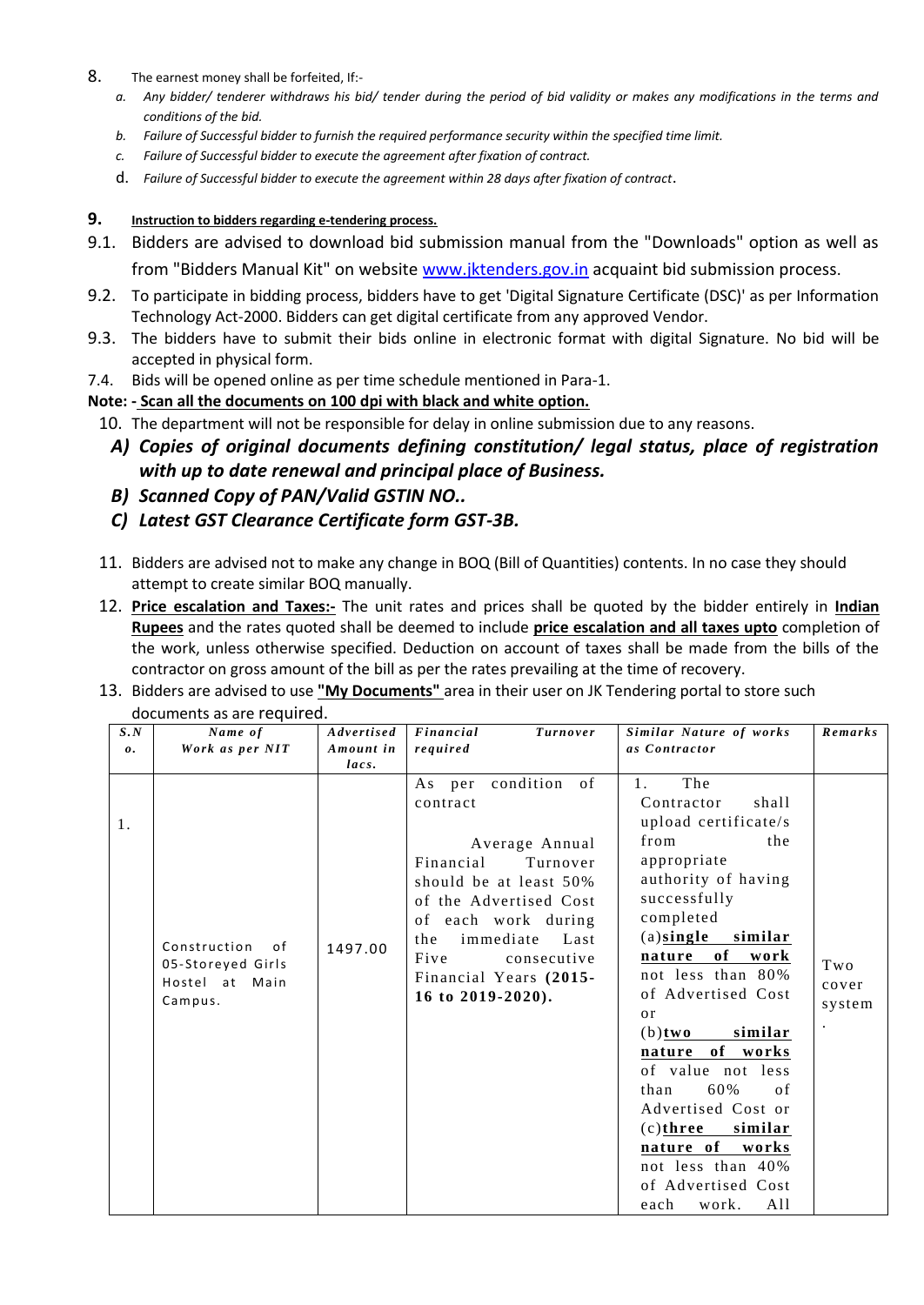|  |  | amounts in $(a)$ $(b)$ |  |
|--|--|------------------------|--|
|  |  | $&$ (c) are rounded    |  |
|  |  | off to a nearest       |  |
|  |  | convenient<br>full     |  |
|  |  | figure                 |  |
|  |  | and                    |  |
|  |  | executed               |  |
|  |  | completed<br>during    |  |
|  |  | the last<br>5-years    |  |
|  |  | ending<br>previous     |  |
|  |  | day of last date of    |  |
|  |  | submission of the      |  |
|  |  | bid. A Successful      |  |
|  |  | completion             |  |
|  |  | certificate shall be   |  |
|  |  | submitted by the       |  |
|  |  | participating          |  |
|  |  | bidder duly issued     |  |
|  |  | and signed by the      |  |
|  |  | competent              |  |
|  |  | authority,             |  |
|  |  | indicating             |  |
|  |  | Allotment No, Nit      |  |
|  |  | No, Allotted Cost,     |  |
|  |  | Completion<br>Cost     |  |
|  |  | $(Excess$ if<br>any    |  |
|  |  | whether<br>approved    |  |
|  |  | Competent<br>by        |  |
|  |  | Authority), Date of    |  |
|  |  | Start,<br>Date<br>of   |  |
|  |  | Completion.            |  |
|  |  |                        |  |

#### **12. Bid Capacity Applicable for the works costing more than Advertised cost.**

**13**. Bidders who meet the minimum qualification criteria will be qualified only if their bid capacity is more than the total value of advertised amount. The available bid capacity will be calculated as under:-

| Year Before  | <b>Multiplying factor</b> |
|--------------|---------------------------|
| One          | 1.08                      |
| Two          | 1.16                      |
| <b>Three</b> | 1.25                      |
| Four         | 1.36                      |
| Five         | 1.46                      |
| Six          | 1.58                      |
| Seven        | 1.71                      |

#### *Assessed Available Bid Capacity = (A x N x M - B), Where*

A = Maximum value of Civil Engineering works executed in any one year during the last Five years.

 (Updated to the current price level @8% per annum) taking into account the completed as well as works in progress.

 $N =$  Number of years prescribed for completion of the works for which bids are invited.

 $M=2.5$ 

 $B =$  Value at current price level of the existing commitments and on-going works to be completed during the next years (Period of completion of the works for which bids are invited).

#### **14. Qualification Information:**

**14.1** Report of financial standing of bidder such as profit and loss statement, Balance sheet & Auditors report, ITR/TDS of last 05 financial years i.e. **2015-2016 to 2019-2020 (Assessment Year 2016-2017 to 2020-2021)**

**14.2** Availability (either owned or leased or hired) of key items of contractor's equipment essential for carrying out the works

| S.No.    | Type of equipment | <b>Nos</b> |
|----------|-------------------|------------|
| <b>.</b> | Tipper            | 02         |
| z.       | Excavator         | 01         |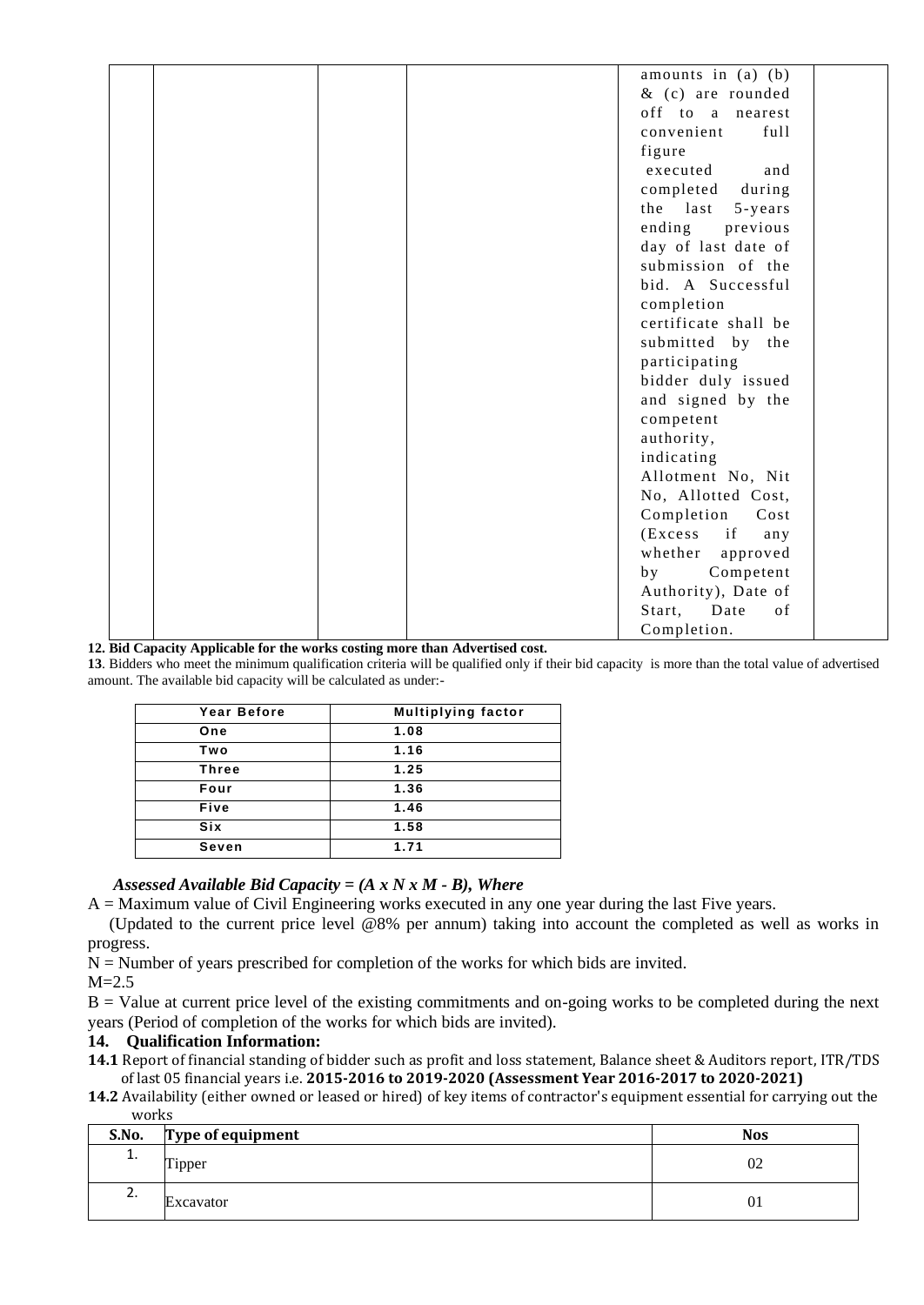| 3.  | Lift Mixer                                                                                                         | 01       |
|-----|--------------------------------------------------------------------------------------------------------------------|----------|
| 4.  | Mixer                                                                                                              | 02       |
| 5.  | Vibrator                                                                                                           | 04       |
| 6.  | Generator                                                                                                          | 01       |
| 7.  | <b>Welding Machine</b>                                                                                             | 01       |
| 8.  | Dewatering Pump 100 mm                                                                                             | 01       |
| 9.  | Water resistant shuttering ply                                                                                     | 1000 Sqm |
| 10. | Field Test Lab. (with all the testing equipment for quality control)                                               | 01       |
| 11. | Batching Plant with the Capacity of 15CUM/HR supported with Mechanical<br>Pump to be placed and installed at site. | 01       |

*14.3 Qualifications and experience of key personnel required for administration and execution of the contract with bio-data*.

| S.No. | <b>Personnel</b>               | <b>Qualification</b>         | Nos. |
|-------|--------------------------------|------------------------------|------|
|       | Civil Engineer                 | Degree Holder/Diploma holder |      |
|       | <b>Works Supervisor</b>        | $I.T.I/10+2$                 |      |
|       | Engineering Lab.<br>Technician | LT.I                         | O l  |

**15** .Evidence of access to line (s) of credit and availability of other financial resources/facilities [ten percent (10%) of proposed contract value certified by bankers **(Scheduled / Nationalized Bank) for the work.**

**16.** Proposed programme ( schedule and Bar charts).

**17**. Information regarding Value at current price level of the existing commitments and on-going works to be completed during the next years (Period of completion of the works for which bids are invited).

#### **17.1 Undertakings/ affidavit:-**

- a. Authority to seek references from Bidders bankers.
- b. That the bidder would be able to invest a minimum of 15% of Contract Value.
- c. Information regarding any litigation current or during the last five years, in which the bidder is involved, the parties concerned and disputed amount.
- d. That the bidder is not black listed/debarred by any Govt. or Semi-Govt. Departments from participation in tendering.
- e. That bid will remain valid for a period of one hundred and twenty (120) days from the date of opening of Technical bids.
- f. Affirming that the information submitted by the bidder with the bid  $\ell$  supporting documents is true  $\&$ correct to the best of his knowledge and belief.
- **18. Note**:-Even though the bidders meet the above qualifying criteria, they are subject to be disqualified if they have made misleading or false representation in the forms, statements and attachments submitted in proof of the qualification requirement and/or record of poor performance such as abandoning the works, not properly completing the contract, inordinate delays in completion, litigation history, or financial failures etc and/or participated in the previous bidding for the same work and has quoted unreasonably high bid prices and could not furnish rational justification to the employer.
- 19. The bidder at his own responsibility and risk should visit and examine the site of work and its surroundings before submission of bid.
- 20. Non attendance of pre-bid meeting will not be cause of disqualification of the bidder.
- 21. All documents relating to the bid shall be in the English Language.

22.The material shall be of standard quality i.e.

- I. Cement = AMBUJA/ACC/JK Cements/Max or equivalent of 53 grade.
- **II.** Steel= TATA/Jindal /SAIL or equivalent **of FE 500 grade**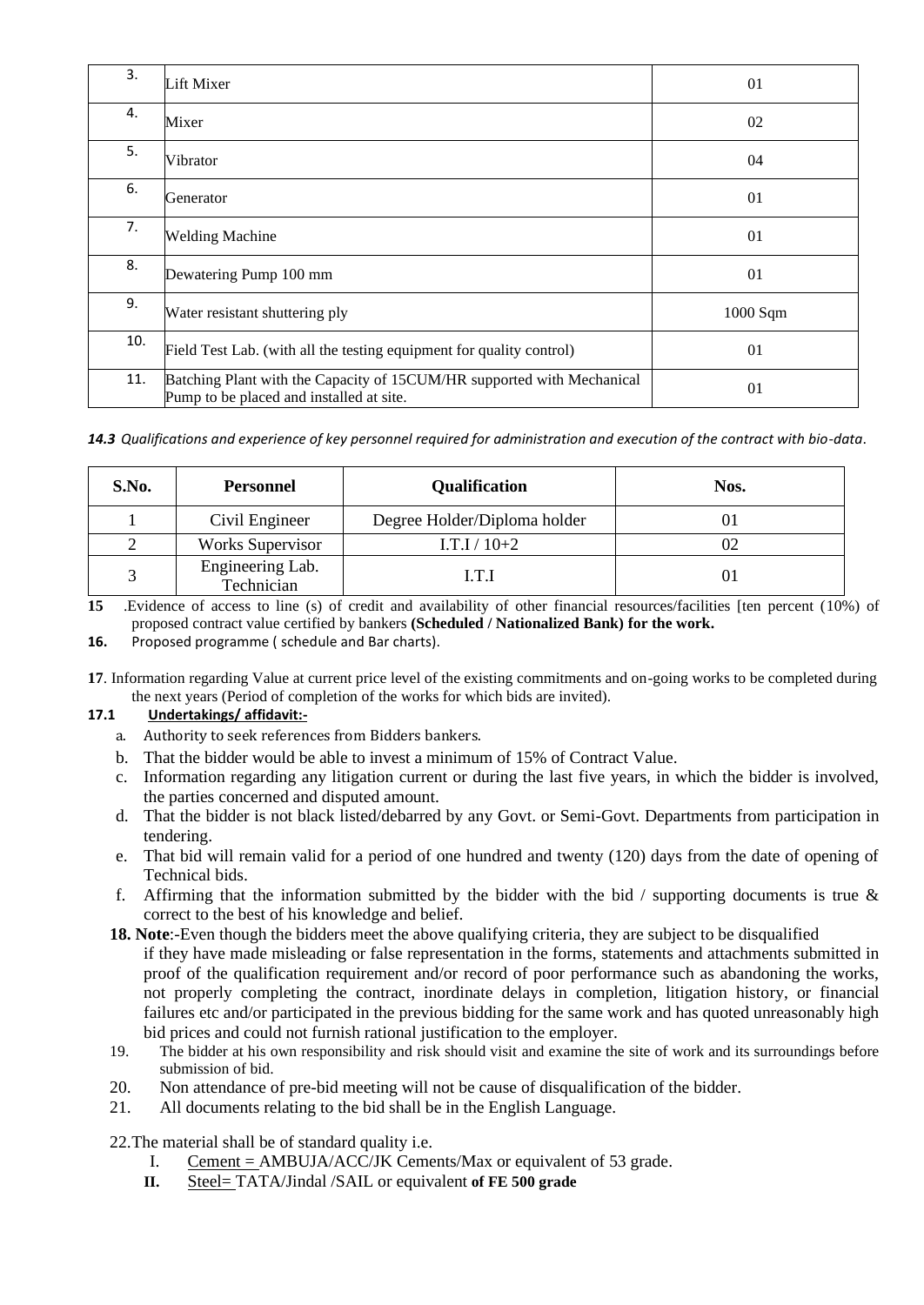23. All Key Construction Material shall have to be arranged by the Contractor Strictly as per Specifications with the approval of EIC.

## 24. **General Conditions of Contract:-**

- 24.1. The date of start of the work shall be reckoned within one week from the date of issuance of LOI/Contract allotment as the case may be.
- 24.2. **Penalty for delay in completion:-**In case of delay in completion of work beyond stipulated period of completion, caused by the contractor Rs 2000 per day (Two Thousand per day) subject to the maximum of (2.00 %) Two percent of the Completion cost shall be imposed.
- 24.3. **Time extension:-**Suitable time extension shall be granted in case of increase in scope of work and in the event of delay beyond control of contractor to be determined by the department.
- 24.4. **Advance Payments**:-No mobilization advance/equipment advance shall be paid unless otherwise specified in the SBD.
- 24.5. **Secured Advance**:- No Secured advance shall be paid unless otherwise specified.
- 24.6. **Retention Money: -** 4% (2% Retention money/Bill Deposit deducted from each running/final bill) of the successful contractor shall be released after Successful completion of DLP.2% CDR Shall be released after the Completion of work.
- 24.7. **Schedule of Payment:-**The payment schedule shall be fixed after award of contract in favour of successful bidder, on the basis of availability of funds and value of work executed, shall be determined by the Engineer.
- 24.8. **Amendment of bidding document:-**Before the deadline for submission of bids the employer may modify the bidding documents by issuing Addenda.
- 24.9. The tender receiving authority reserves the right to accept or reject any tender or all tenders without assigning any reason thereof.
- 24.10. **Restoration of work:-** On completion of contract the contractor shall be responsible to remove all unused material and restore all work in its original position at his own cost.
- 24.11. **Traffic regulations:-**The contractor is bound to adhere to traffic regulations as is applicable from time to time and ensure arrangements of smooth regulation of traffic during execution of work.
- 24.12. **Arbitration:-** The arbitration shall be conducted in accordance with the arbitration procedure stated in the J&K conciliation and Arbitration Act No:-xxxv of 1997 issued vide SRO No:-403 vide Notification of J&K Govt., "Law Department" 11th December-1997.
- *24.13.* **Defect Liability period**:- The DLP shall be Calculated from the date of certified completion of work and period shall be 18- months. *The defects noticed in the work during execution or D.L.P. shall be corrected by the Contractor within the length of time specified by the Engineer. If the contractor does not correct the defects pertaining to D.L.P. to the satisfaction of the Engineer within the time specified, the Engineer will assess the cost of having the defects corrected and contractor will pay this amount on correction of defects.*

**Safety:-** The contractor shall be responsible for safety of all activities at site of work.

- 24.14. **Discoveries**:- Anything of historical or other interest or of significant value unexpectedly discovered on the site shall be the property of the Govt.
- 24.15. **Tests**:-The contractor shall be solely responsible for carrying out the mandatory tests required for the quality control at his own cost.
- 24.16. **Termination**:- The employer may terminate the contract if the contractor causes a fundamental breach of the contract.

# **25. Fundamental breach of contract will include:-**

- 25.1. Continuous stoppage of Work for a period of 30 days without authorization of Engineer in-charge.
- 25.2. *Contractor is declared bankrupt.*
- *25.3. Any evidence of involvement of contractor in corrupt practices.*
- *25.4. Contractor delays the completion of work beyond stipulated time of completion.*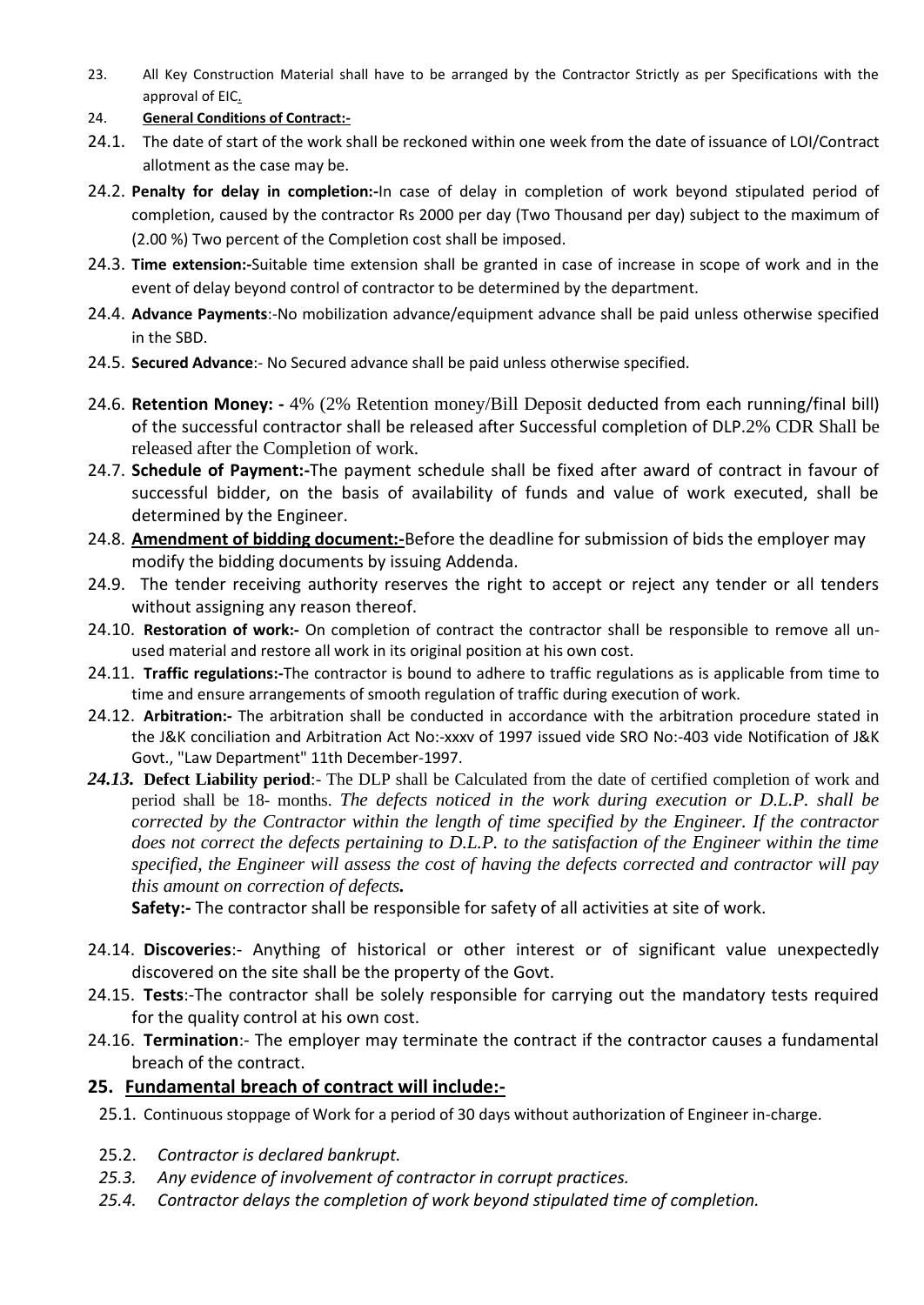- *25.5. Pursuant to the process of termination of defaulted contract, the employer reserves the right to invite fresh tender for the balance work at the risk and cost of defaulting contractor.*
- 25.6. Major Labour Laws applicable to establishment engaged in building and other construction Work:-
- *25.7. Workmen compensation act 1923.*
- *25.8. Payment of Gratuity Act 1972.* 
	- *26.0. Employees P.F. and Miscellaneous Provision Act 1952.*
	- *26.1 Maternity Benefits Act 1951.*
	- *26.2 Contract Labour (Regulation & Abolition) Act 1970.*
	- *26.3 Minimum Wages Act 1948.*
	- *26.4 Payment of Wages Act 1936.*
	- *26.5 Equal remuneration Act 1979.*
	- *26.6 Payment of bonus Act 1965.*
	- *26.7 Industrial disputes Act 1947.*
	- *26.8 Industrial employment standing orders Act 1946.*
	- *26.9 Trade Union Act 1926.*
	- *26.10 Child Labour (Prohibition & Regulation) Act 1986.*
	- *26.11 Inter State Migrant workmen's(Regulation of employment & Conditions of service)Act 1979.*
	- *26.12 The Building and other Construction workers (Regulation of employment and Condition of service) Act 1996 and the Census Act of 1996.*
	- *26.13 Factories Act 1948.*
	- *26.14 Compliance with Labour Regulation Laws of J&K State.*
- 27 Specification/Quality Control**:-** All items of works shall conform to specifications as per IRC/ MORTH/ NBO/ CPWD/ SSR/ other prescribed specifications provided by the University Consultant.
- 28 **Insurance**:- Insurance cover to Labour / Machinery / Work / Plant material / Equipment by the contractor shall be mandatory.
- 29 **Laws Governing the Contract:-**The contract shall be governed by Laws of the land.
- 30 **Court's Jurisdiction**:-In case of any disputes/differences between contractor and Department the jurisdiction shall be J&K State.
- 31 **Time Extension**:-
- *31.1. The work is to be completed within the time limit specified in the NIT and the time of completion will also increase / decrease in proportion with additional / deleted quantum of work depending upon the actual quantum of work.*
- *31.2. Request for extension of time shall be made by the contractor in writing not later than fifteen days of happening of the event causing delay. The contractor shall also indicate in such a request the period for which extension is desired.*
- *31.3. Abnormal /bad weather or Serious loss or damage by fire or Civil commotion, strike or lockout (other than among the labour engaged by the contractor) affecting any or the trades employed on the work, or Non availability of departmental stores. Any other cause which in the absolute discretion of the accepting authority is beyond the contractor's desire.*
- *31.4. On contractor's representation based on the grounds as detailed above the time for completion of the work may be extended by a period considered reasonable by the Department.*
- *31.5. Extension of time shall be also admissible in the event of temporary suspension of work.*
- 32. *The tender / bid is liable to rejection if it does not fulfill the requirements as laid down in NIT.*
- 33. Special work will have other conditions as per specification and requirement at site. The special conditions if any will be incorporated in the NIT as and when such Tender Notice is issued.
- 34. All other terms conditions are as per PWD Form 25 (Double leaf agreement Form).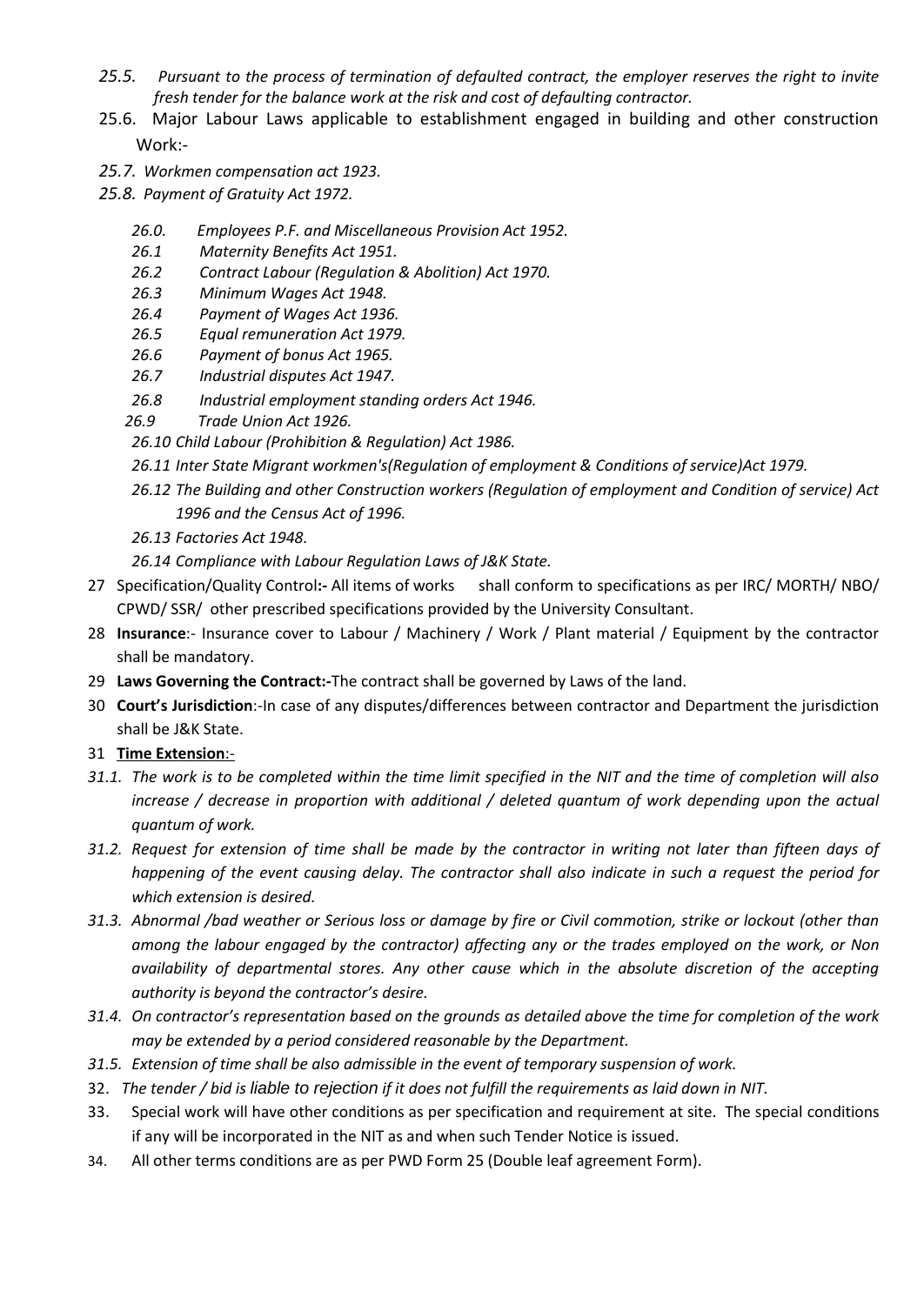#### NIT No:-F (E.Tend)(Girls Hostel MC)06/KU2020-CONS-Dated:-29-04-2021

Copy to the: -

- 1. Director North Campus, for information.
- 2. Special Secretary to Vice Chancellor for kind information of Vice Chancellor.
- 3. Director, IT & SS for information .He is requested to upload the main tender notice on the University Web site for wide publicity.
- 4. Director/Joint Registrar (Development/Accounts) for information.
- 5. P.S. to Registrar for information of the Registrar.
- 6. Head draftsman for information and with the direction to upload the tender notice along with Rate list etc on the web site prescribed for the purpose [\(www.jkteders.gov.in\)](http://www.jkteders.gov.in/)
- 7. President J&K Constructional Contractors Association, Sheikh Bagh, Srinagar for information.
- 8. Notice board.
- 9. File